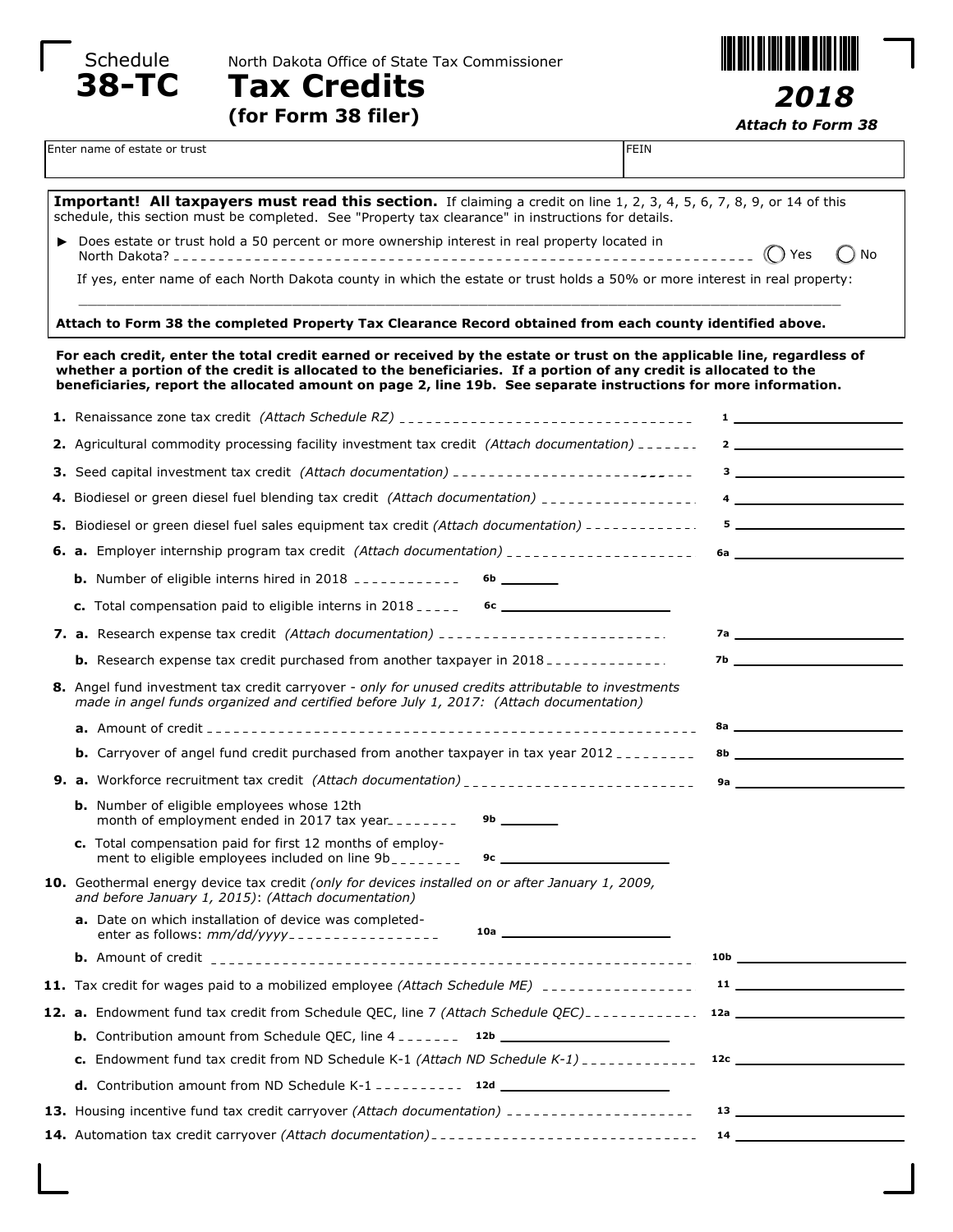

North Dakota Office of State Tax Commissioner **2018 Schedule 38-TC, page 2**

| <b>15.</b> Nonprofit private primary school contribution tax credit (Attach documentation) $\frac{1}{2}$                                                                                                                                                                           |  |
|------------------------------------------------------------------------------------------------------------------------------------------------------------------------------------------------------------------------------------------------------------------------------------|--|
|                                                                                                                                                                                                                                                                                    |  |
| 17. Nonprofit private college contribution tax credit (Attach documentation) _________________________________                                                                                                                                                                     |  |
| <b>18.</b> Add lines 1 through 6a, 7a through 9a, 10b through 12a, 12c, and 13 through 17 $\frac{1}{2}$ = $\frac{1}{2}$ = $\frac{1}{2}$ = $\frac{1}{2}$ = $\frac{1}{2}$ = $\frac{1}{2}$ = $\frac{1}{2}$ = $\frac{1}{2}$ = $\frac{1}{2}$ = $\frac{1}{2}$ = $\frac{1}{2}$ = $\frac{$ |  |
| <b>19. a.</b> Amount of line 18 retained by estate or trust.                                                                                                                                                                                                                       |  |
| <b>b.</b> Amount of line 18 allocated to the beneficiaries.<br>Enter the amount from this line on the beneficiaries'<br>Schedule K-1 (Form 38) forms. See instructions for<br>completing Schedule K-1 (Form 38) ______________ 19b                                                 |  |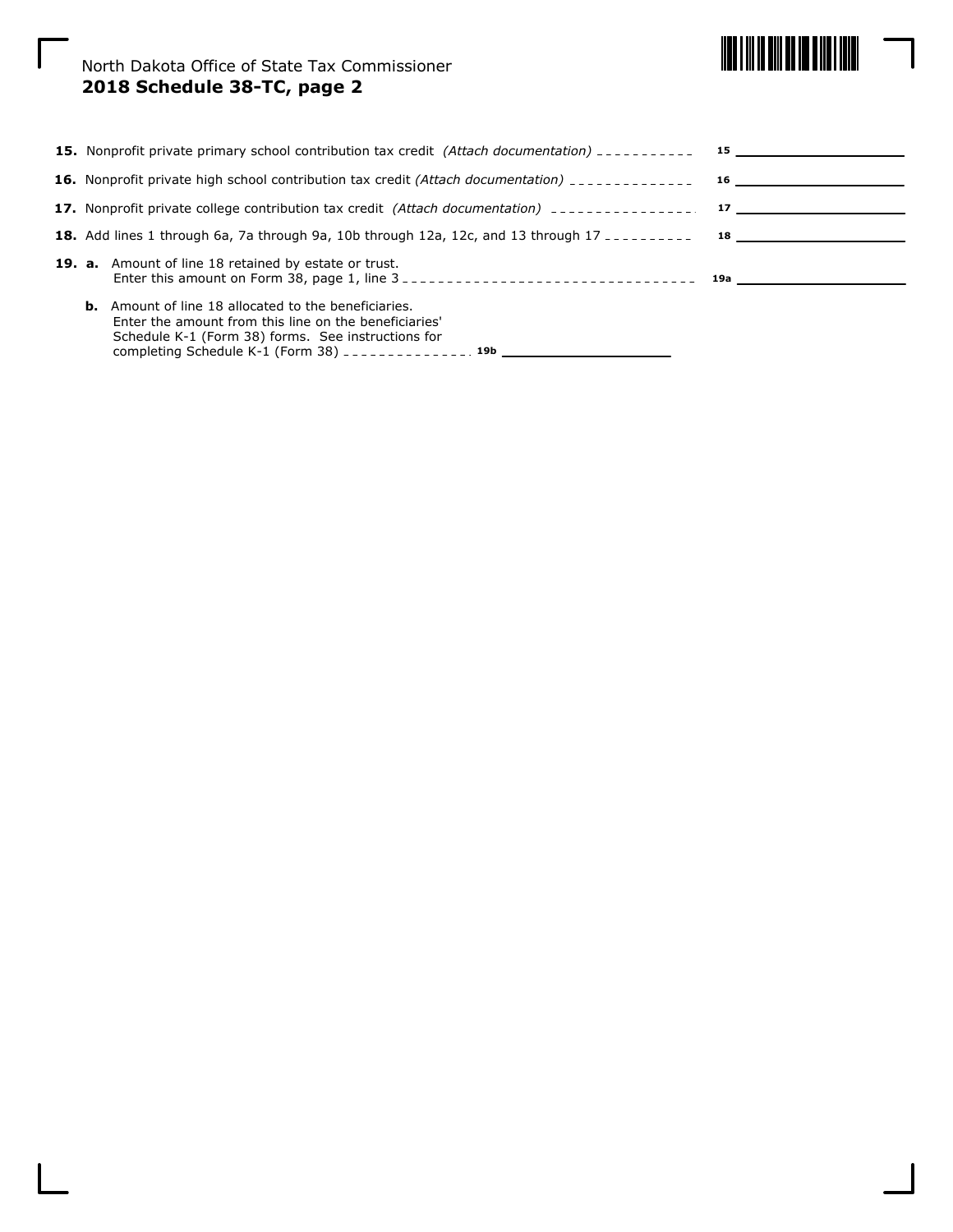# **General instructions**

If a fiduciary claims an income tax credit (other than the credit for income tax paid to another state or local jurisdiction), Schedule 38-TC must be completed and attached to Form 38.

**Supporting documentation.** If the instructions do not specify an officiallyprescribed schedule for a particular credit, a fiduciary must attach documentation to support eligibility for the credit and to show how the credit was calculated, including the use of an unused credit carried over from another tax year. In the case of a credit received from an estate, trust, partnership, S corporation, or a limited liability company treated like a partnership or S corporation, attach a copy of the North Dakota Schedule K-1.

### *Property Tax Clearance*

North Dakota Century Code § 57-01-15.1 provides that, before certain state tax incentives may be claimed, a taxpayer must obtain a property tax clearance record from each North Dakota county in which the taxpayer holds a 50 percent or more ownership interest in real property. The property tax clearance record(s) must be attached to the North Dakota tax return on which the incentive is claimed. Certain credits on this schedule are subject to this requirement. The credits subject to this requirement are identified in the box at the top of page 1 of Schedule 38-TC.

If a fiduciary is claiming any of the specified credits, the fiduciary must complete the property tax clearance section at the top of page 1 of Schedule 38-TC. If required to attach a property tax clearance record from a county, obtain it by using the form Property Tax Clearance Record, which is available on the Office of State Tax Commissioner's website.

### *Disclosure notification*

Upon written request from the chairman of a North Dakota legislative standing committee or Legislative Management, the law requires the Office of State Tax Commissioner to disclose the amount of any deduction or credit claimed on a tax

return. Any other confidential information, such as a taxpayer's name or social security number, may not be disclosed.

# **Specific line instructions**

**On lines 1 through 17, enter the total credit earned or received by the estate or trust on the applicable line, regardless of whether a portion of the credit is allocated to a beneficiary. If a portion of any credit is allocated to a beneficiary, report the allocated amount on Schedule 38-TC, page 2, line 19b.**

### **Line 1** *- Renaissance zone credit*

Enter on this line credits allowed under the North Dakota Renaissance Zone Program. For more information, see the Renaissance Zone Act Tax Incentives Guideline and Schedule RZ. **Attach Schedule RZ.**

### **Line 2** *- Ag commodity processsing facility investment credit*

If the estate or trust made a qualified investment in a business certified for the agricultural commodity processing facility investment credit program, enter the allowable credit on this line.

The credit is equal to 30% of the total qualified investments made directly to a certified business during the 2018 tax year. Include on this line an agricultural commodity processing facility investment credit from a North Dakota Schedule K-1. Also include on this line an unused credit carried over from a prior tax year—see "Unused credit carryover from a prior tax year" below.

If the estate or trust is unable to use all of a credit based on investments made during the tax year, the estate or trust may carry the unused credit amount over to subsequent years' returns for up to 10 tax years.

### **Unused credit carryover from a prior**

**tax year.** The amount of an unused credit based on investments made in tax year 2003 or 2004 that may be used in a subsequent year is limited to the smaller of (1) the unused credit carried over from

that prior year, (2) 50% of the total credit allowed on the initial investment made in that prior year,  $(3)$  \$3,000, or  $(4)$  50% of the tax liability before credits on the 2018 return. *Note for certain 2004 investments: Do not include on this line an unused credit based on an investment made in the 2004 tax year if it is attributable to the 2004 retroactive relief credit legislation passed by the 2005 North Dakota Legislature.*

Any unused credits based on investments made in tax years 2005 through 2007 are no longer allowed and may not be claimed on the 2018 tax return.

Unused credits based on investments made in tax years 2008 through 2017 are allowed on the 2018 return, subject to the annual and lifetime limitations—see below.

**Annual limit.** Of the total credits available for use on the 2018 return, including unused credit carryovers from tax years 2008 and after, no more than \$50,000 may be used on the 2018 return. *(This limitation does not apply to unused credit carryovers based on investments made in 2003 or 2004.)*

**Lifetime credit limit.** A taxpayer is allowed no more than \$250,000 in credits based on investments made in tax years 2005 and after.

**Attach a copy of the Ag Commodity Processing Facility Investment Reporting Form received from the certified business.**

#### **Line 3** *- Seed capital investment credit*

If the estate or trust made a qualified investment in a business certified for the seed capital investment credit program, enter the allowable credit on this line.

The credit is equal to 45% of the total qualified investments made directly to a certified business during the 2018 tax year. Include on this line a seed capital investment credit from a North Dakota Schedule K-1. Also include on this line an unused credit carried over from a prior tax year—see "Unused credit carryover from a prior tax year" below.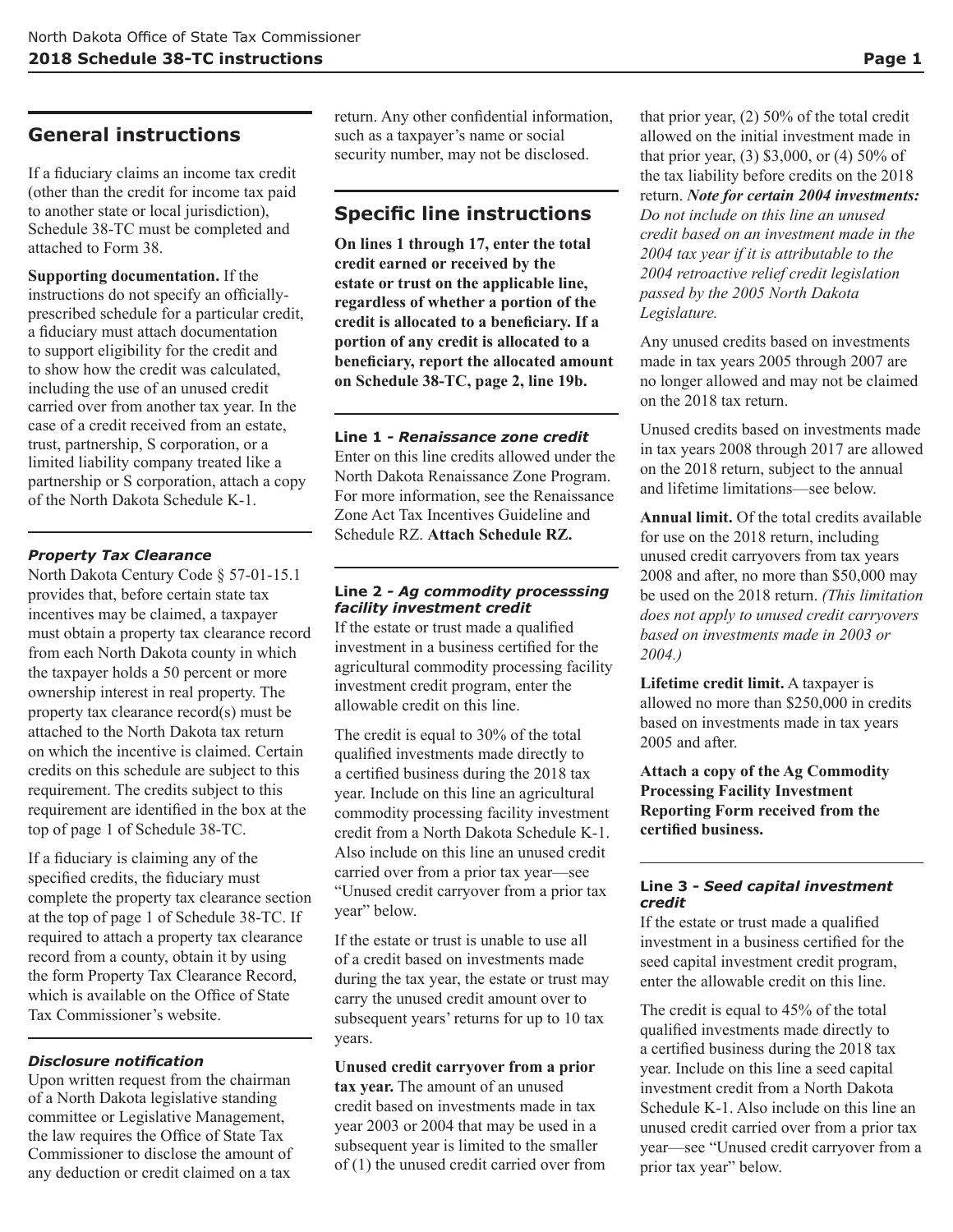If an estate or trust is unable to use all of a credit based on investments made during the tax year, the estate or trust may carry the unused credit amount over to subsequent years' returns for up to 4 tax years.

## **Unused credit carryover from a prior**

**tax year.** Any unused credits based on investments made in tax years prior to 2014 are no longer allowed and may not be claimed on the 2018 tax return.

Unused credits based on investments made in tax years 2014 through 2017 are allowed on the 2018 return, subject to the annual limitation—see below.

**Annual limit.** Of the total credits available for use on the 2018 return, including unused credit carryovers from tax years 2014 and after, no more than \$112,500 may be used on the 2018 return.

**Attach a copy of the Qualified Seed Capital Business Investment Reporting Form received from the certified business.**

#### **Line 4** *- Biodiesel or green diesel fuel blending credit*

A tax credit is allowed to a North Dakota licensed fuel supplier (wholesaler) business that blends biodiesel or green diesel fuel in North Dakota with a minimum 5% blend ("B5") meeting ASTM specifications. The credit is equal to 5 cents per gallon blended. Enter the allowable credit on this line. Include on this line a biodiesel or green diesel fuel blending credit from a North Dakota Schedule K-1. Also include on this line an unused credit carried over from tax years 2013 and after.

If a taxpayer is unable to use all of the credits based on qualified blending during the tax year, the taxpayer may carry the unused credit amount over to subsequent years' returns for up to 5 tax years.

#### **Line 5** *- Biodiesel or green diesel fuel sales equipment credit*

A tax credit is allowed to a North Dakota licensed fuel seller (retailer) of biodiesel or green diesel fuel that adapts or adds equipment to the seller's facility in North Dakota to enable it to sell biodiesel or green diesel with a minimum 2% blend ("B2") meeting ASTM specifications. The credit is equal to 10% of the costs to adapt or add the qualifying equipment. The credit is allowed in each of 5 tax years, starting with the tax year in which sales of the eligible fuel begin. Eligible costs incurred before the tax year in which sales of the eligible biodiesel fuel begin may be included. Enter the allowable credit on this line. Include on this line a biodiesel or green diesel fuel sales equipment credit from a North Dakota Schedule K-1. Also include on this line an unused credit carried over from tax years 2013 and after.

If a taxpayer is unable to use all of a credit based on eligible costs in a tax year, the taxpayer may carry the unused credit amount over to subsequent years' returns for up to 5 tax years. *(This 5-year unused credit carryover period applies to each of the 5 tax years in which the credit is allowed.)*

**Lifetime credit limit.** No more than \$50,000 in total tax credits is allowed for eligible costs incurred in all tax years.

#### **Line 6** *- Employer internship program credit*

A tax credit is allowed based on compensation paid to an eligible college student hired as an intern under a qualifying internship program set up in North Dakota. The credit is equal to 10% of the compensation paid during the tax year. The credit is allowed for up to 5 eligible interns in a tax year. The intern must be enrolled in an institution of higher education or vocational technical education program in a major field of study closely related to the work to be performed and must be supervised and evaluated by the employer. The internship must qualify for academic credit.

**Lifetime credit limit.** No more than \$3,000 in total tax credits is allowed for eligible wages paid in all tax years.

**Line 6a.** Enter the allowable credit on this line. Include on this line an employer internship program credit from a North Dakota Schedule K-1.

**Line 6b.** Enter the number of eligible interns hired during the 2018 tax year. *Disregard this line if the credit is from a North Dakota Schedule K-1.*

**Line 6c.** Enter on this line the total amount of wages, salaries, or other compensation paid to eligible interns hired during the 2018 tax year (as shown on their 2018 Form W-2s). *Disregard this line if the credit is from a North Dakota Schedule K-1.*

#### **Line 7** *- Research expense credit*

A tax credit is allowed for conducting qualified research activity in North Dakota. The credit is allowed on the excess of qualified research expenses over a base amount. The terms "qualified research expenses" and "base amount" have the same meanings as those defined under Internal Revenue Code § 41, except that they do not include research activity or sales outside North Dakota. The credit is equal to a percentage of the excess of North Dakota qualified research expenses incurred during the tax year over the North Dakota base amount for the tax year. On the first \$100,000 of excess North Dakota qualified research expenses, the percentage is 25%. On excess North Dakota qualified research expenses over \$100,000, the percentage is 8%.

If a taxpayer is unable to use all of the credits based on qualified research expenses incurred during the tax year, the taxpayer may carry the unused credit amount back to the 3 previous tax years' returns and then to subsequent years' returns for up to 15 tax years. The unused credit must be carried back to the earliest tax year first, and then to each succeeding tax year.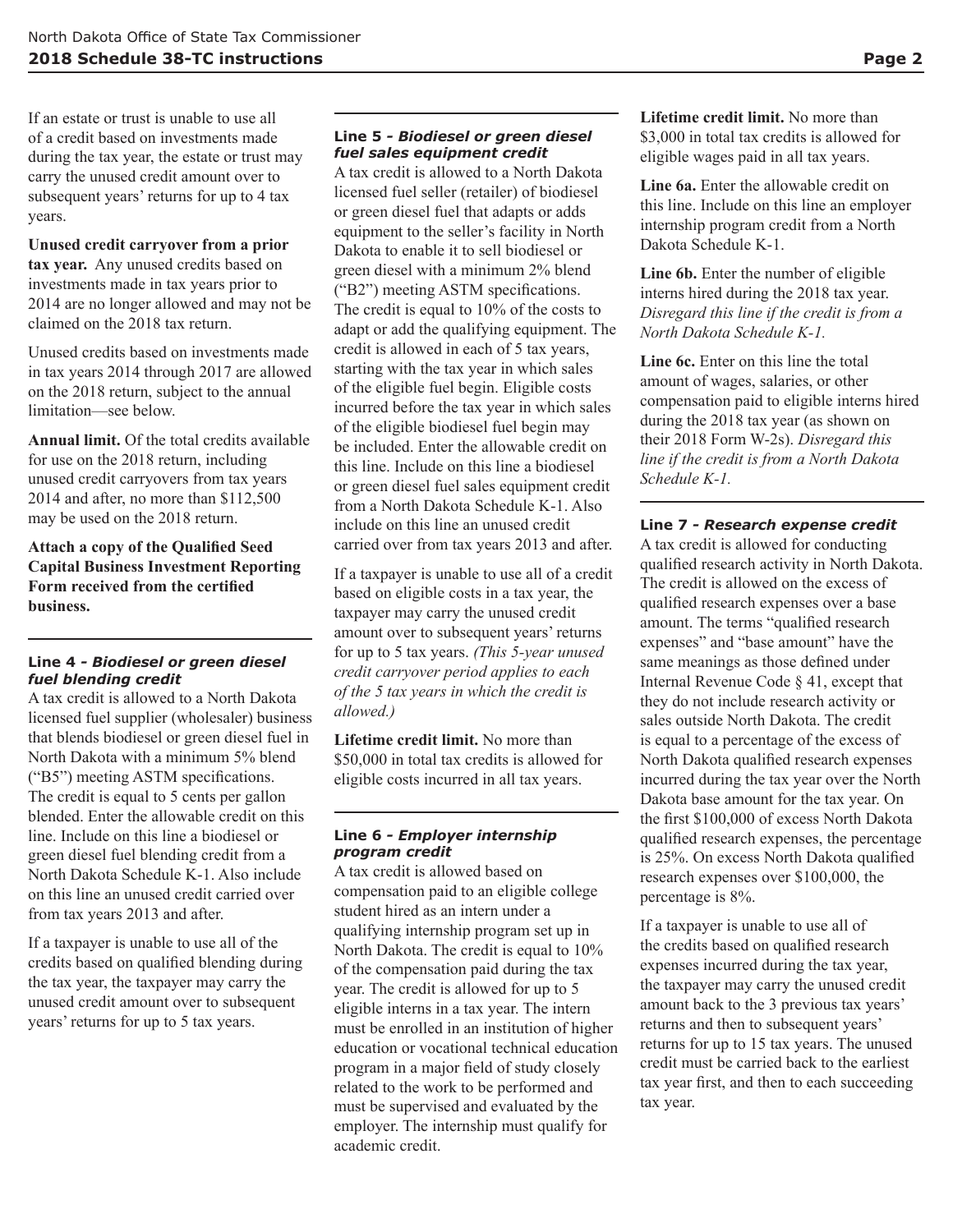**Election to sell, assign, or transfer unused credit.** If a taxpayer obtains certification as a qualified research and development company, the taxpayer may elect to sell, assign, or transfer unused credits to another taxpayer. For the conditions and procedures, including the reporting requirements, see N.D.C.C. § 57-38-30.5. Application for certification must be made to the North Dakota Commerce Department's Division of Economic Development and Finance (EDF).

**Line 7a.** Enter the allowable credit on this line. Include on this line a research credit from a North Dakota Schedule K-1. Also include on this line an unused credit carried over from tax years 2007 and after. *Do not include on this line any research credit obtained from another taxpayer through a sale, assignment, or transfer in 2018—report this amount on line 7b.*

**Line 7b.** Enter on this line a research credit obtained from a qualified research and development company through a sale, assignment, or transfer in 2018.

#### **Line 8 -** *Angel fund investment credit carryover*

*Important! This line is only for an unused credit attributable to investments made in angel funds organized and certified before July 1, 2017.*

**Lifetime credit limit.** For investments made in angel funds on or after January 1, 2013, and before July 1, 2017, a taxpayer is allowed no more than \$500,000 in total credits attributable to the taxpayer's own investments and any credits the taxpayer received from a partnership, S corporation, or other passthrough entity that invested in an angel fund.

**Line 8a.** Enter on this line an unused credit carried over from tax years 2011 and after. *Do not include on this line an unused credit carried over from a prior tax year that was obtained from another taxpayer through a sale, assignment, or transfer made in tax year 2012—report this amount on line 8b.*

**Line 8b.** Enter on this line an unused credit carried over from a prior tax year that was obtained from another taxpayer through a qualifying sale, assignment, or transfer made in tax year 2012.

#### **Line 9** *- Workforce recruitment credit*

A tax credit is allowed to an employer for using extraordinary recruitment methods to recruit and hire employees for hard-tofill positions in North Dakota. The credit is equal to 5% of the compensation paid during the first 12 consecutive months to the employee hired to fill a hard-tofill position. The credit is allowed in the first tax year following the tax year in which the employee completes the 12th consecutive month of employment.

To be eligible for the credit, the employer must pay an annual salary that is at least 125% of North Dakota's average wage as published by Job Service North Dakota and must have employed all of the following recruitment methods for at least 6 months to fill a position for which the credit is claimed:

- 1. Contracted with a professional recruiter for a fee.
- 2. Advertised in a professional trade journal, magazine, or other publication directed at a particular trade or profession.
- 3. Provided employment information on a website for a fee.
- 4. Offered to pay a signing bonus, moving expenses, or non-typical fringe benefits.

The employer must provide a statement to the employee hired to fill the hard-to-fill position containing the following:

- 1. Name of employer.
- 2. Federal employer identification number of employer.
- 3. Statement that employer qualifies for the workforce recruitment credit based on the employee's employment.
- 4. Amount of signing bonus, moving expense, or non-typical fringe benefit payment.

5. Statement that the payment of the bonus, moving expenses, or fringe benefit may be deductible on the employee's North Dakota income tax return.

If a taxpayer is unable to use all of a credit first allowed in the tax year, the taxpayer may carry the unused credit amount over to subsequent years' returns for up to 5 tax years.

**Line 9a.** Enter the allowable credit on this line. Include on this line a workforce recruitment credit from a North Dakota Schedule K-1. Also include an unused credit carried over from tax years 2013 and after.

**Line 9b.** Enter the number of eligible employees whose first 12 months of employment ended within the 2017 tax year. *Disregard this line if the credit is from a North Dakota Schedule K-1.*

**Line 9c.** For the eligible employees included on line 9b, enter the total compensation paid during the first 12 consecutive months of employment. *Disregard this line if the credit is from a North Dakota Schedule K-1.*

#### *Line 10 - Geothermal energy device credit*

*Note: The geothermal energy device income tax credit allowed to an estate or trust expired on December 31, 2014, and is not allowed for a geothermal energy device installed on or after January 1, 2015.*

Complete this line only if either of the following apply:

- A qualifying geothermal energy device was installed on or after January 1, 2009, and before January 1, 2015, and
	- o the 2018 tax year is one of the five tax years in which the credit is allowed for the installation, or
	- o an unused tax credit attributable to the installation is being carried over to the 2018 tax year.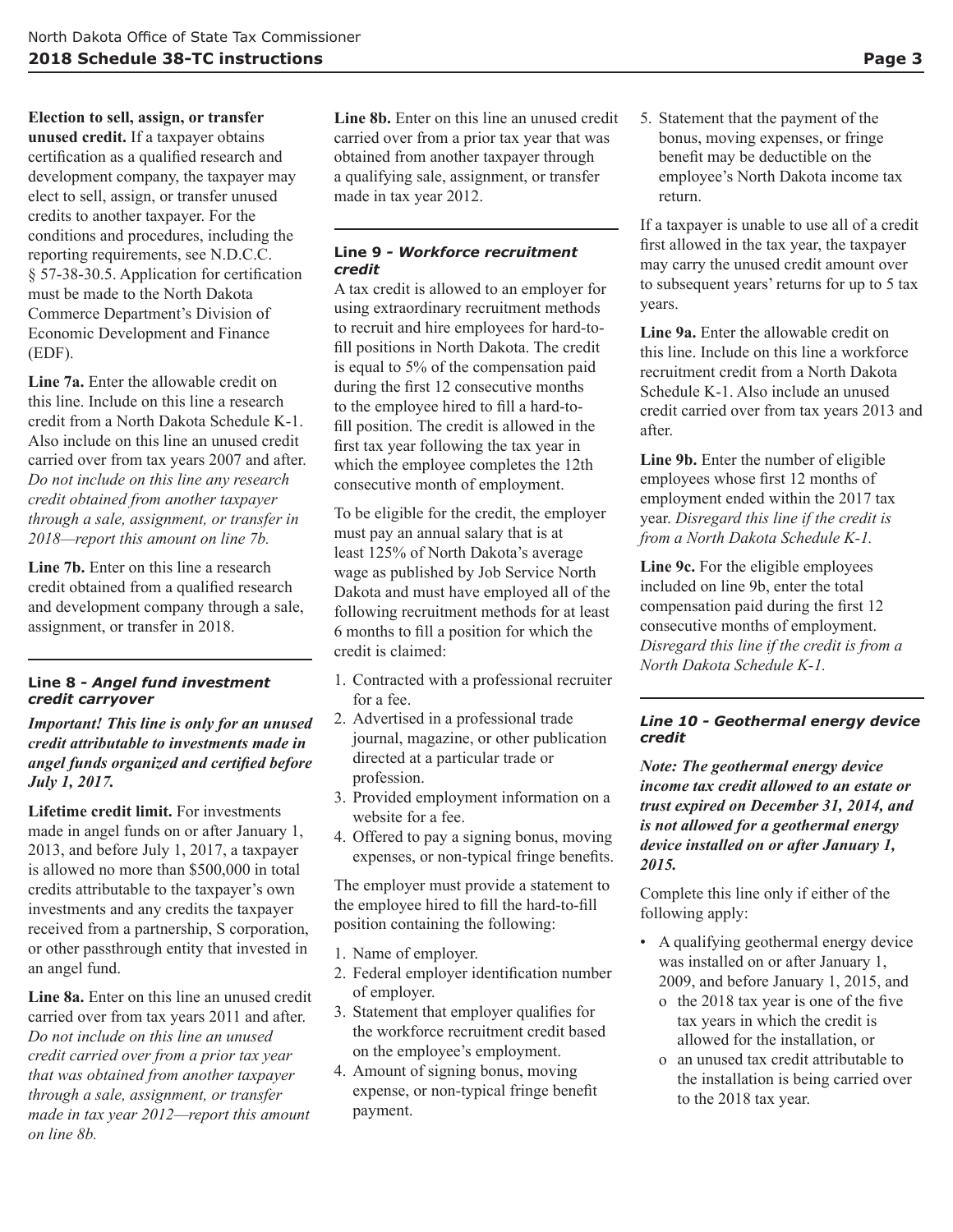• The estate or trust owns an interest in a partnership, S corporation, or other passthrough entity that installed a qualifying geothermal energy device on or after January 1, 2009, and before January 1, 2015, and the 2018 tax year is one of the five tax years in which the credit is allowable for the installation.

**Line 10a.** Enter the date the installation was completed. Enter the date in the following format: mm/dd/yyyy. *Disregard this line if the credit is from a North Dakota Schedule K-1.*

**Line 10b.** Enter the allowable credit on this line. Include on this line a geothermal credit from a North Dakota Schedule K-1.

#### **Line 11 -** *Credit for wages paid to a mobilized employee*

Enter on this line the credit allowed for continued payment of compensation to an employee who is a member of the National Guard or Reserve while the employee is mobilized for federal active military duty during the tax year. Include on this line a credit for wages paid to a mobilized employee from a North Dakota Schedule K-1. For more information, see Schedule ME. **Attach Schedule ME.**

#### **Line 12 -** *Endowment fund credit*

A tax credit is allowed for making a contribution to a qualified endowment fund. For more information, see Schedule QEC (for filers of Forms 38, 40, 58, and 60). **Attach Schedule QEC.**

*Note: If the estate or trust is carrying over an unused endowment fund credit from a prior tax year, enter it on the 2018 Schedule QEC, line 6.*

Lines 12a and 12b. Enter on these lines the applicable amounts from Schedule QEC.

**Lines 12c and 12d.** Enter on these lines an endowment credit and the related contribution amount shown on a North Dakota Schedule K-1 received from a partnership, S corporation, estate, or trust.

#### **Line 13 -** *Housing incentive fund credit carryover*

Enter on this line an unused housing incentive fund credit carried over from tax years 2011 through 2016.

#### **Adjustment to taxable income**—

North Dakota taxable income must be increased by the lesser of the amount of the contribution on which the credit is calculated or the amount by which the contribution reduced federal taxable income. If the estate or trust retains part or all of the credit, see the instructions to Form 38, Tax Computation Schedule, Part 1, line 2. If part or all of the credit is allocated to the beneficiaries of the estate or trust, this addback requirement applies at the beneficiary level—see the instructions to the beneficiary's North Dakota income tax return.

#### **Line 14 -** *Automation credit carryover*

Enter on this line an unused automation credit carried over from tax years 2013 through 2017.

#### **Lines 15 through 17 -** *Nonprofit private school tax credits*

Tax credits are allowed for making charitable contributions to qualifying nonprofit private primary, secondary, and higher education schools located in North Dakota. A separate credit is allowed for each of the three categories of school primary, secondary, and higher education. For each category of school, the credit equals 50% of the contributions made to all eligible schools within the category.

#### *For a list of the eligible schools within each of the three categories of schools, see the table on page 5 of these instructions.*

For an estate or trust, the rules that apply depend on whether the estate or trust acquires a credit by making a direct contribution to a qualifying school or by holding an interest in a passthrough entity that contributed to a qualifying school. A

passthrough entity means an estate, trust, partnership, S corporation, or a limited liability company treated like a partnership or S corporation.

**Acquisition of credit by making a direct contribution.** If an estate or trust acquires a credit by making a direct contribution to a qualifying school, the entire credit must be allocated to its beneficiaries. Report each beneficiary's share of the allocated credit on the beneficiary's North Dakota Schedule K-1.

To qualify, a contribution must be made directly to, or specifically designated for the exclusive use of, a qualifying school. If a contribution is made to an account or fund that benefits both qualifying and nonqualifying schools, the contribution will qualify only if the estate or trust specifically designates it for the exclusive use of a qualifying school and the account or fund separately accounts for the funds on behalf of the qualifying school. The estate or trust must obtain a statement from the administrator of the account or fund that identifies the qualifying school and shows the amount contributed to it.

If a contribution is made to a qualifying school that provides education in one or more grades in both the primary school category (kindergarten through 8th grades) and the secondary school category (9th through 12th grades), a separate credit is allowed for the portion of the contribution designated for the exclusive use of each school category. The estate or trust must obtain a statement from the qualifying school that identifies the qualifying school and shows the amount contributed to each category of school. If the estate or trust does not obtain a statement showing how the contribution is allocated to each category of school, one-half of the total contribution will be deemed to have been made to each category of school.

An estate or trust may elect, on a contribution by contribution basis, to treat a contribution as having been made during the 2018 tax year if it is made on or before the due date, including extensions, for filing the 2018 Form 38.